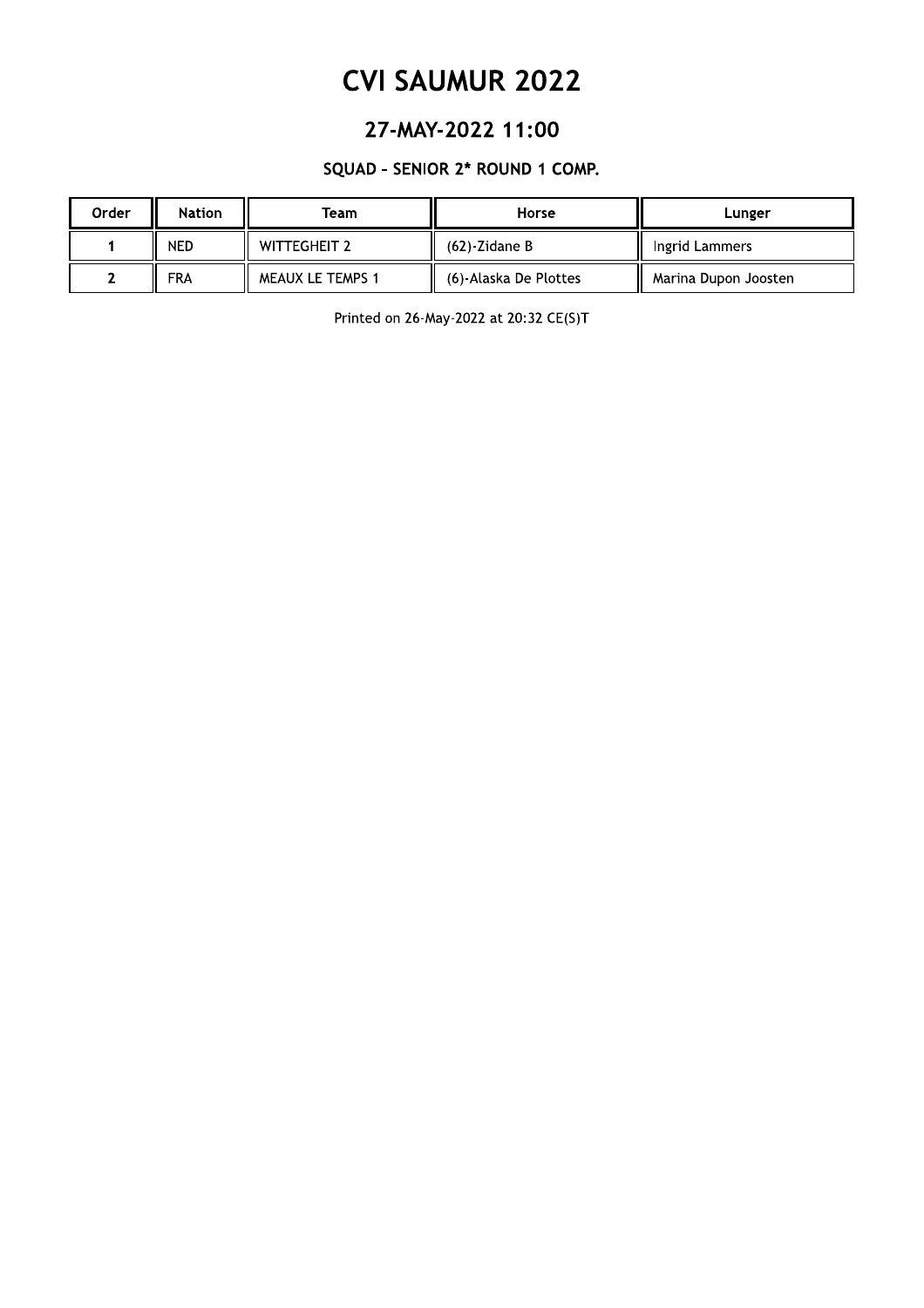### 27-MAY-2022 11:30

### FEMALE INDIVIDUAL - YOUNG 2\* ROUND 1 COMP.

| Order | <b>Nation</b> | Vaulter                   | Horse                          | Lunger            |
|-------|---------------|---------------------------|--------------------------------|-------------------|
|       | <b>NED</b>    | (80) - Elise Van De Ven   | (51)-Chameur                   | Rian Pierik       |
|       | FRA           | (58) - Charlotte Lhommeau | (14)-Casares van het Cauterhof | Gersende Lhommeau |
|       | <b>FRA</b>    | (57) - Josephine Dannet   | (3)-Alexandro Song BW          | Sandra Tronchet   |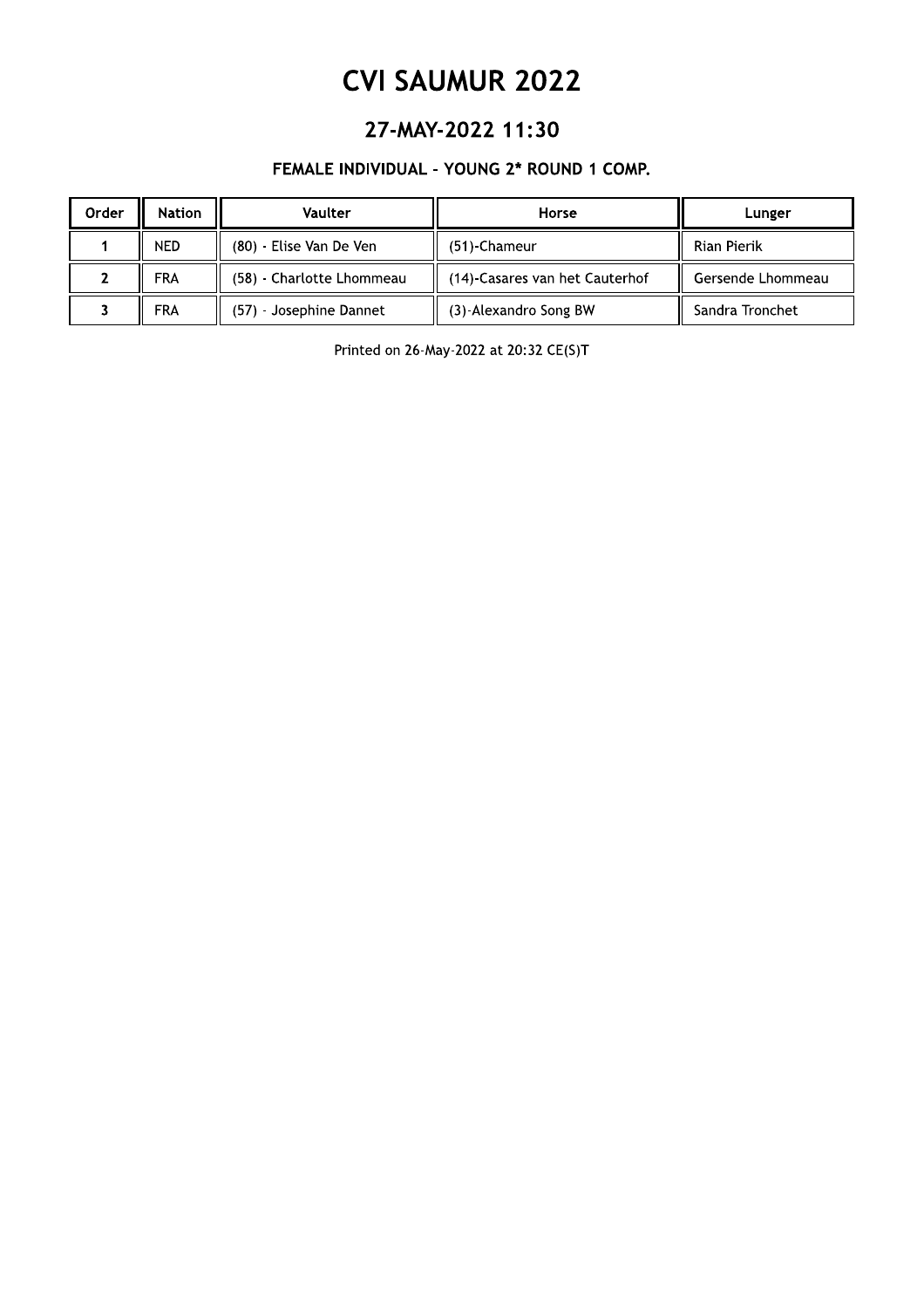## 27-MAY-2022 11:40

### MALE INDIVIDUAL - YOUNG 2\* ROUND 1 COMP.

| Order | <b>Nation</b> | Vaulter                    | Horse               | Lunger           |
|-------|---------------|----------------------------|---------------------|------------------|
|       | FRA           | (59)<br>ı - Ruben Delaunay | (29)-Orlof de Conde | Yannick Kersulec |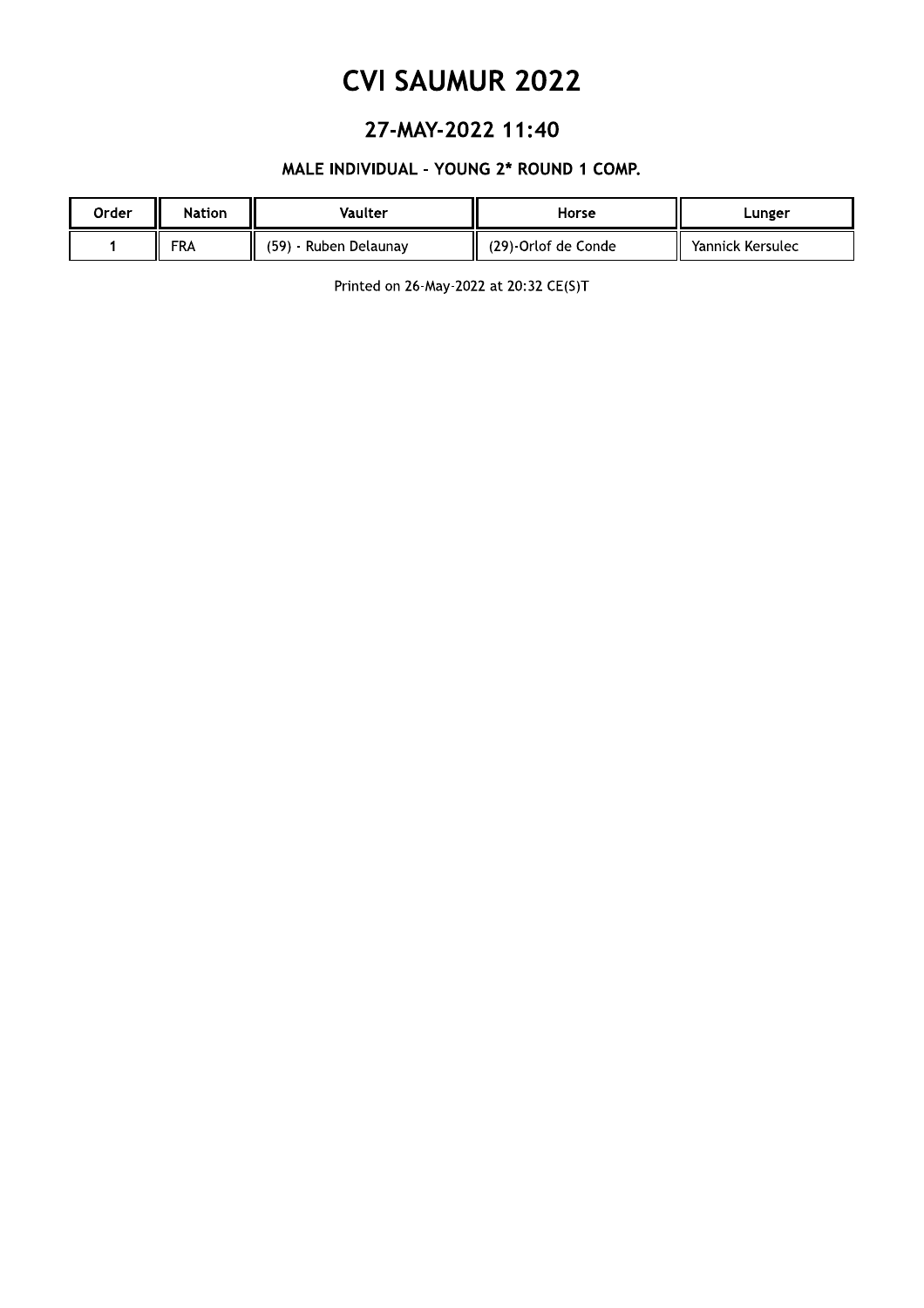## 27-MAY-2022 14:15

### FEMALE INDIVIDUAL - SENIOR 2\* ROUND 1 COMP.

| Order | <b>Nation</b> | <b>Vaulter</b>                 | Horse                  | Lunger                   |
|-------|---------------|--------------------------------|------------------------|--------------------------|
|       | <b>FRA</b>    | (16) - Alabama Amsterdamer     | (12)-Butterfly de Nath | Marina Dupon Joosten     |
|       | <b>FRA</b>    | (18) - Maelis Girard           | (3)-Alexandro Song BW  | Sandra Tronchet          |
|       | <b>BRA</b>    | (2) - Clara Zerwes Tremblay    |                        |                          |
| 4     | <b>FRA</b>    | (19) - Lina Huron              | (31)-Padouk Ibarra     | Isabelle Guignard Salzat |
| 5     | <b>FRA</b>    | (13) - Jeanne Soulat Budelacci | (20)-Eros de la Cote   | Nathalie Soulat          |
| 6     | <b>FRA</b>    | (17) - Romane Bourre           | (16)-Dada de Lieffroy  | Marina Dupon Joosten     |
|       | NED.          | (63) - Feline Jurgens          | (49)-Cairo Z           | Sandra Jansen            |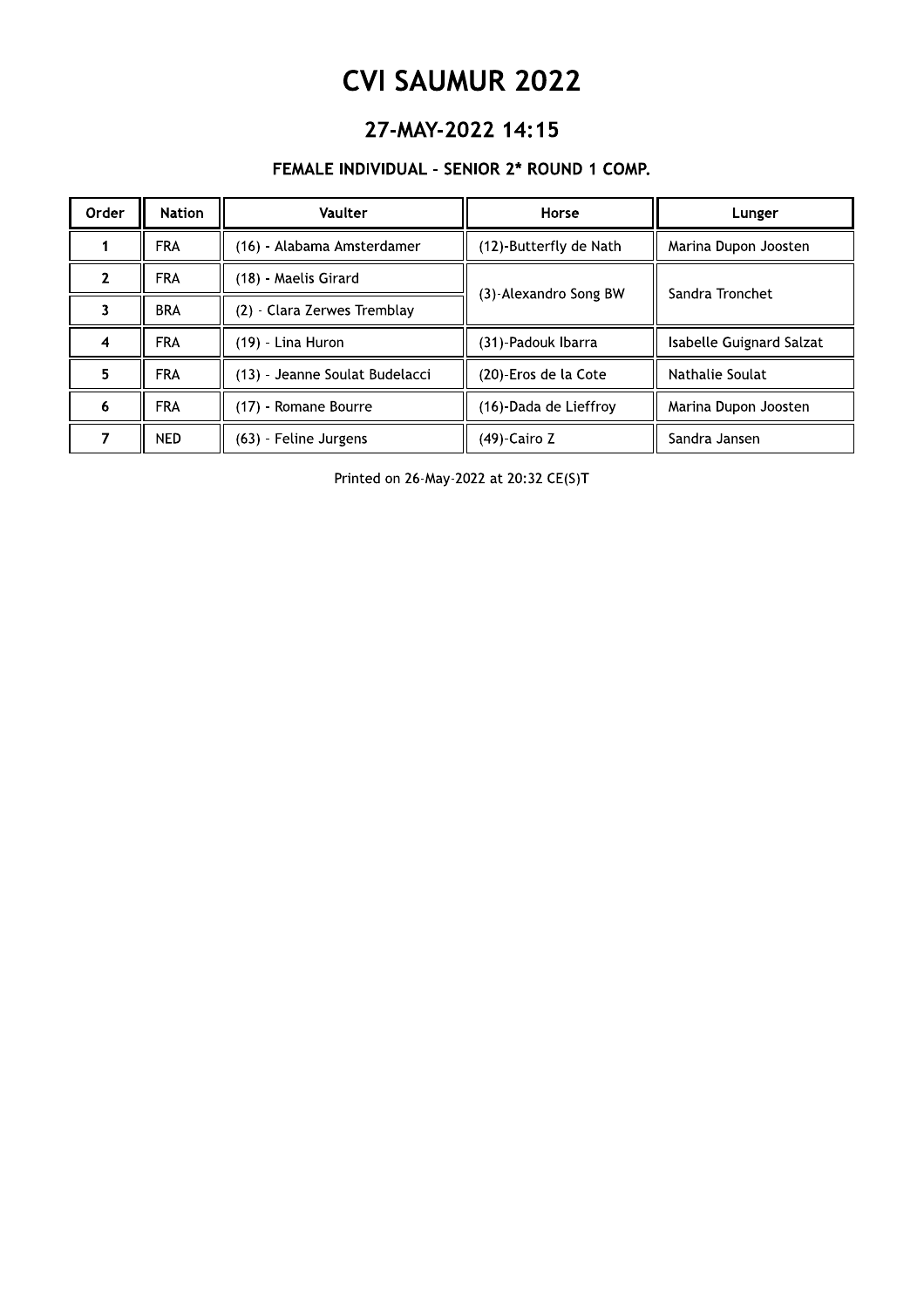## 27-MAY-2022 14:36

### MALE INDIVIDUAL - SENIOR 2\* ROUND 1 COMP.

| Order | Nation     | Vaulter               | Horse             | Lunger             |
|-------|------------|-----------------------|-------------------|--------------------|
|       | <b>FRA</b> | (20) - Dorian Terrier | (11)-Black Mor LH | Sebastien Langlois |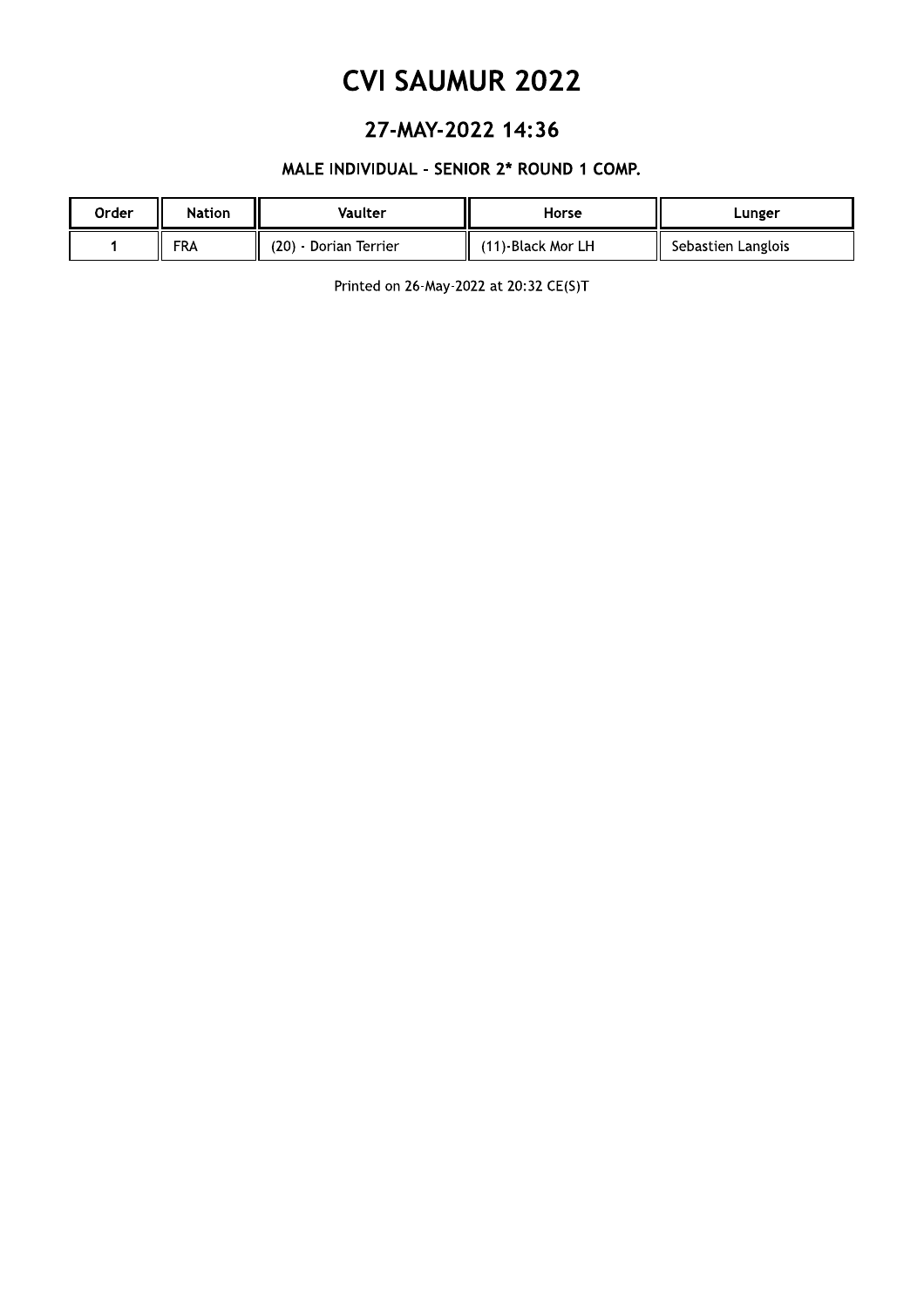## 27-MAY-2022 14:50

### SQUAD - JUNIOR 2\* ROUND 1 COMP.

| Order | <b>Nation</b> | Team                     | Horse                          | Lunger                |
|-------|---------------|--------------------------|--------------------------------|-----------------------|
|       | <b>FRA</b>    | ECURIES DU CERCLE D'OR 1 | (25)-Irkos                     | Maud Bousignac-Dumont |
|       | <b>NED</b>    | WITTEGHEIT 3             | (57)-Horval van de Guldennagel | Marloes Van Den Akker |
|       | <b>FRA</b>    | MEAUX 2                  | (9)-Azur d'Avril               | Marina Dupon Joosten  |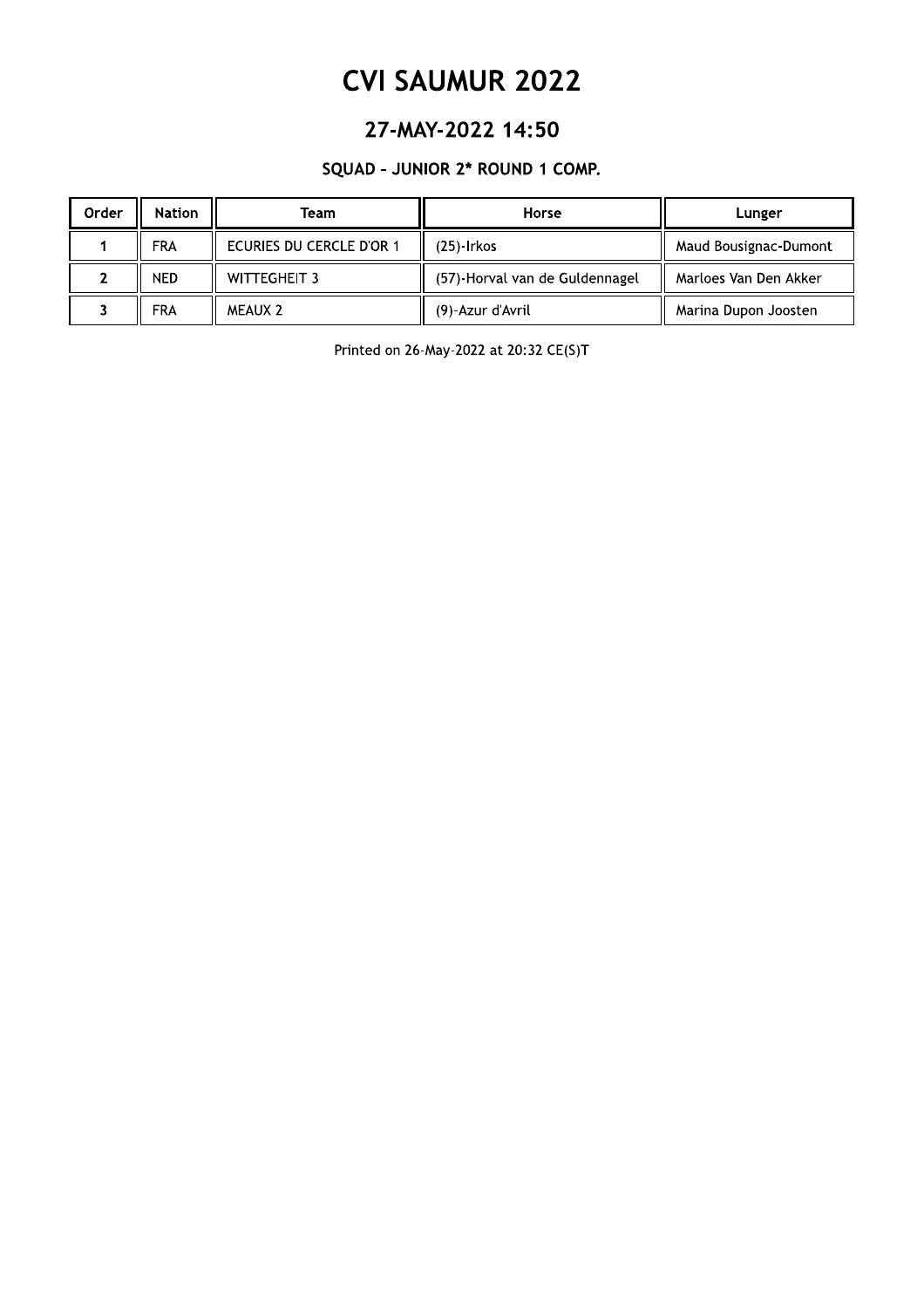### 27-MAY-2022 15:20

### SQUAD - SENIOR 3\* ROUND 1 COMP.

| Order | <b>Nation</b> | Team                | Horse                      | Lunger            |
|-------|---------------|---------------------|----------------------------|-------------------|
|       | <b>NED</b>    | <b>WITTEGHEIT 1</b> | $(61)$ -Wim                | Meta Jans         |
|       | <b>ESP</b>    | LA GUBIA            | (5)-Royal George Alexander | Diane Rose Fraser |
|       | <b>NED</b>    | <b>ROY ROGERS</b>   | (53) El Arenal             | Lisette Peeters   |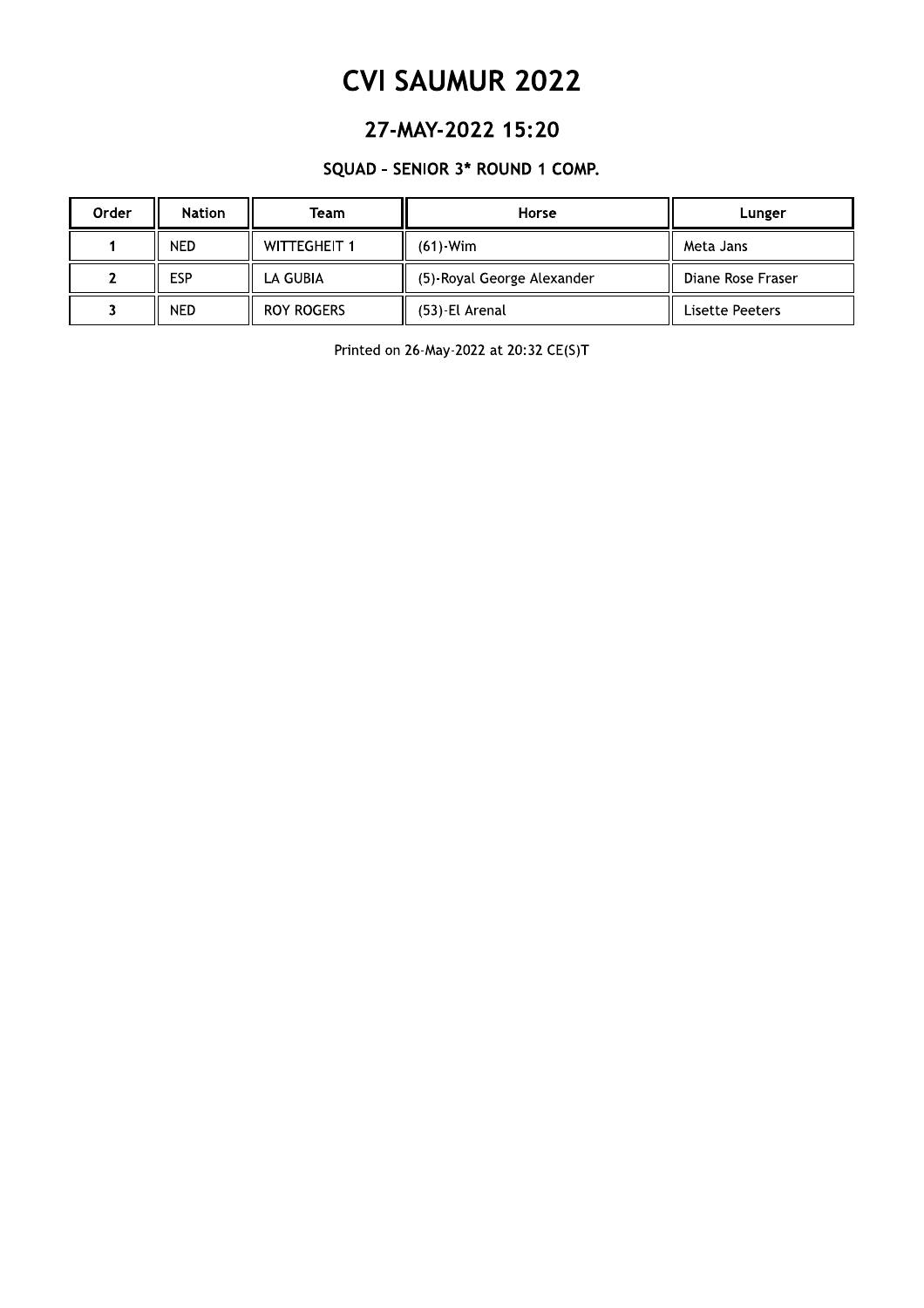# CVI SAUMUR ZUZZ

## Z7-MAY-Z0ZZ 16:00

### FEMALE INDIVIDUAL - CHILI

| <b>CVI SAUMUR 2022</b> |                                               |                                  |                              |                        |  |  |  |
|------------------------|-----------------------------------------------|----------------------------------|------------------------------|------------------------|--|--|--|
|                        | 27-MAY-2022 16:00                             |                                  |                              |                        |  |  |  |
|                        | FEMALE INDIVIDUAL - CHILDREN 2* ROUND 1 COMP. |                                  |                              |                        |  |  |  |
| Order                  | <b>Nation</b>                                 | <b>Vaulter</b>                   | Horse                        | Lunger                 |  |  |  |
| 1                      | <b>FRA</b>                                    | (32) - Coline Degandt            | (30)-Othello Chanebiere      | Tsvika Huret           |  |  |  |
| $\overline{2}$         | <b>COL</b>                                    | (4) - Isabella Boger England     | (33) Quiece d'Aunis          | Sandra Tronchet        |  |  |  |
| 3                      | <b>FRA</b>                                    | (25) - Shelby Lelubois           | (42)-Usky Du Thot            | Sabine Anquetil        |  |  |  |
| $\overline{4}$         | <b>FRA</b>                                    | (33) - Alice Genty Gliksman      | (46) Vytaotas des Seize      | Xaviere Genty Gliksman |  |  |  |
| 5.                     | <b>NED</b>                                    | (71) - Isabella Delemarre        | (60)-Newmarket Boom Box      | Moneke Valenkamp       |  |  |  |
| 6                      | <b>FRA</b>                                    | (24) - Linette Laforet           | (15)-Cool And The Gang 111 Z | Tsvika Huret           |  |  |  |
| $\overline{7}$         | <b>FRA</b>                                    | (27) - Maeva Renaud              | (45)-Venturi d'Horset        | Yannick Kersulec       |  |  |  |
| 8                      | <b>ESP</b>                                    | (60) - Amelie Tara Von Zitzewitz | (47) Torero XCI              | Daniele Nousse         |  |  |  |
| 9                      | <b>FRA</b>                                    | (34) - Fanny Thaveron            |                              |                        |  |  |  |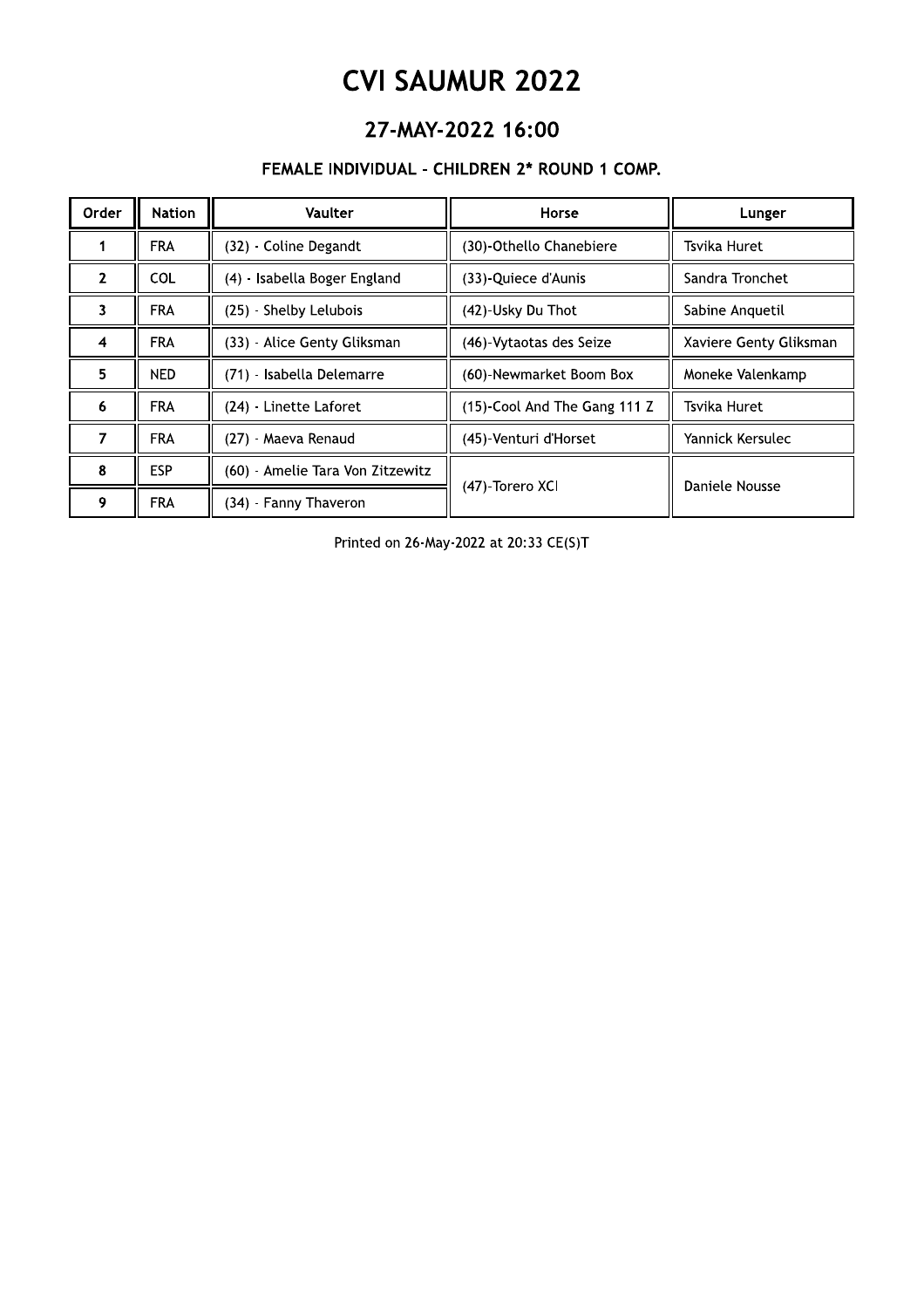### 27-MAY-2022 16:40

### MALE INDIVIDUAL - CHILDREN 2\* ROUND 1 COMP.

| Order | <b>Nation</b> | <b>Vaulter</b>           | Horse                   | Lunger                     |
|-------|---------------|--------------------------|-------------------------|----------------------------|
|       | <b>FRA</b>    | (29) - Maxime Limaux     | (18)-Droldidee Glaciere | Maurine Weber              |
|       | FRA           | (31) Tom Verachten       | (47)-Torero XCI         | Daniele Nousse             |
|       | <b>FRA</b>    | (28) Paul Giroux         | (36)-Red Boy            | Lisa Dupon                 |
|       | <b>NED</b>    | (72) - Floris Westebring | (58)-King Kayan E       | Eleonora Westebring-Putten |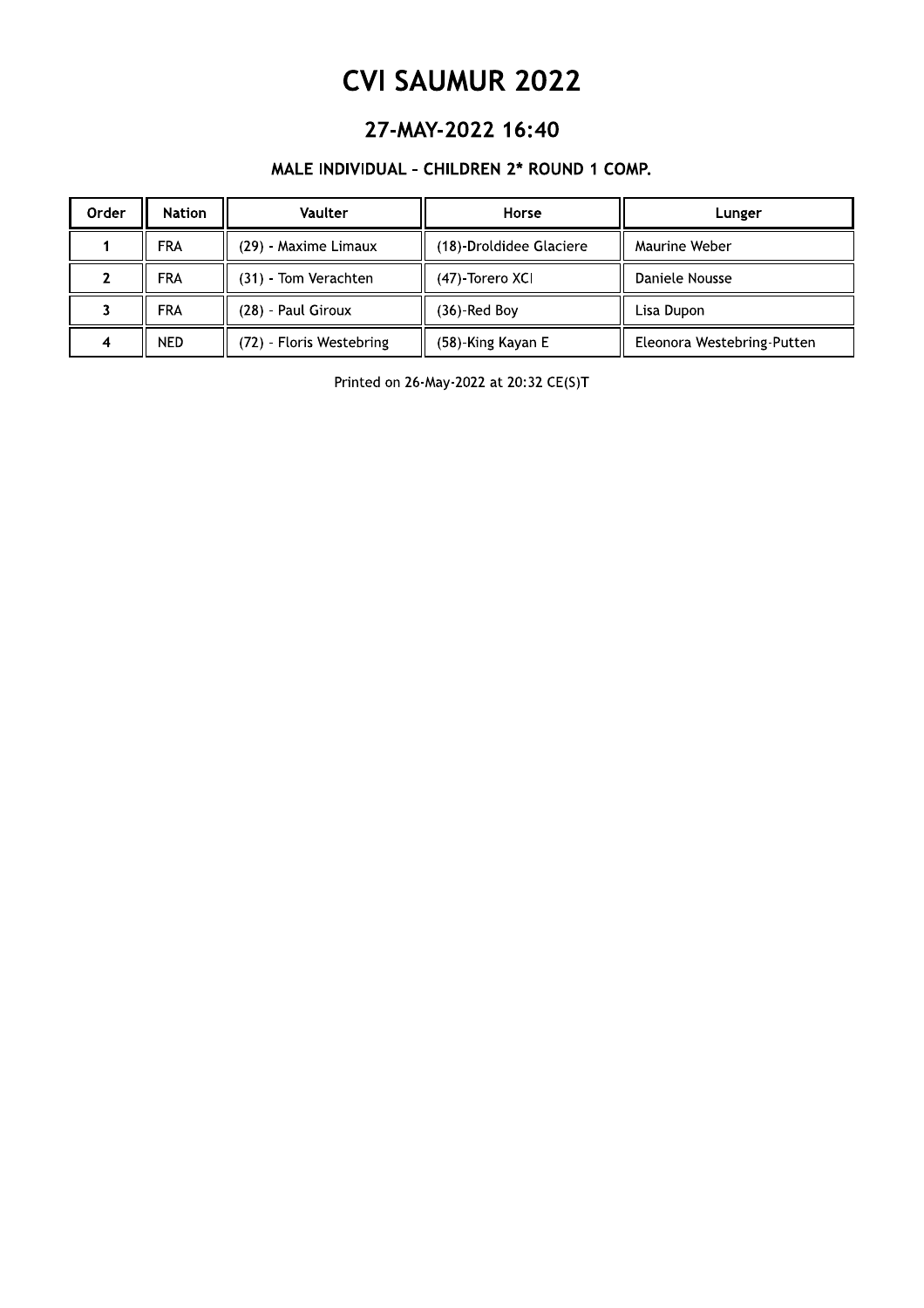## 27-MAY-2022 16:55

### FEMALE INDIVIDUAL - JUNIOR 2\* ROUND 1 COMP.

| Order        | <b>Nation</b> | Vaulter                                  | Horse                          | Lunger                         |
|--------------|---------------|------------------------------------------|--------------------------------|--------------------------------|
| 1            | <b>NED</b>    | (77) - Lut Oltmans                       | (52)-Doemaar                   | Jinte Van Der Heijden          |
| $\mathbf{2}$ | <b>FRA</b>    | (52) - Maelys Marmin                     | (44)-Vegas du Hans             | Marina Dupon Joosten           |
| 3            | <b>ESP</b>    | (7) - Maria De La Pau Caules<br>Genestar | (4)-Benbys                     | Teresa Garcia Garcia           |
| 4            | <b>BRA</b>    | (3) - Manuela De Paula Souza<br>Chade    | (1)-Night Wind ZK              | Sandra Tronchet                |
| 5            | <b>FRA</b>    | (51) - Lili Lafont                       | Red Boy                        | Tiphaine De Gracovac           |
| 6            | <b>FRA</b>    | (53) - Eva Turland Alarcon               | $(36)$ -Red Boy                |                                |
| 7            | <b>ESP</b>    | (61) - Gioia Valeria Keppler             | (4)-Benbys                     | Diane Rose Fraser              |
| 8            | <b>FRA</b>    | (45) - Emma Bleneau                      | (19)-Elios de Kermarch         | Nathalie Soulat                |
| 9            | <b>FRA</b>    | (46) - Jeanne Braun                      | (11)-Black Mor LH              | Sebastien Langlois             |
| 10           | <b>FRA</b>    | (48) - Isabella Dabat                    | (15)-Cool And The Gang<br>111Z | <b>Tsvika Huret</b>            |
| 11           | <b>NED</b>    | (75) - Merel Westebring                  | (58)-King Kayan E              | Eleonora Westebring-<br>Putten |
| 12           | <b>FRA</b>    | (49) - Lena Dao Duc Long                 | (10)-Barrington                | Marina Dupon Joosten           |
| 13           | <b>FRA</b>    | (47) - Zoe Da Silva                      | (29)-Orlof de Conde            | Sirine Aboussaid               |
| 14           | <b>FRA</b>    | (50) - Naomi Feron Dupont                |                                |                                |
| 15           | <b>NED</b>    | (78) - Jinte Van Der Burgt               |                                | Meta Jans                      |
| 16           | <b>NED</b>    | (76) - Renate Maas                       | (55)-Falatio                   |                                |
| 17           | <b>NED</b>    | (73) - Puk Van Ierland                   | (50)-Cedric                    | Marielle Van Dijk              |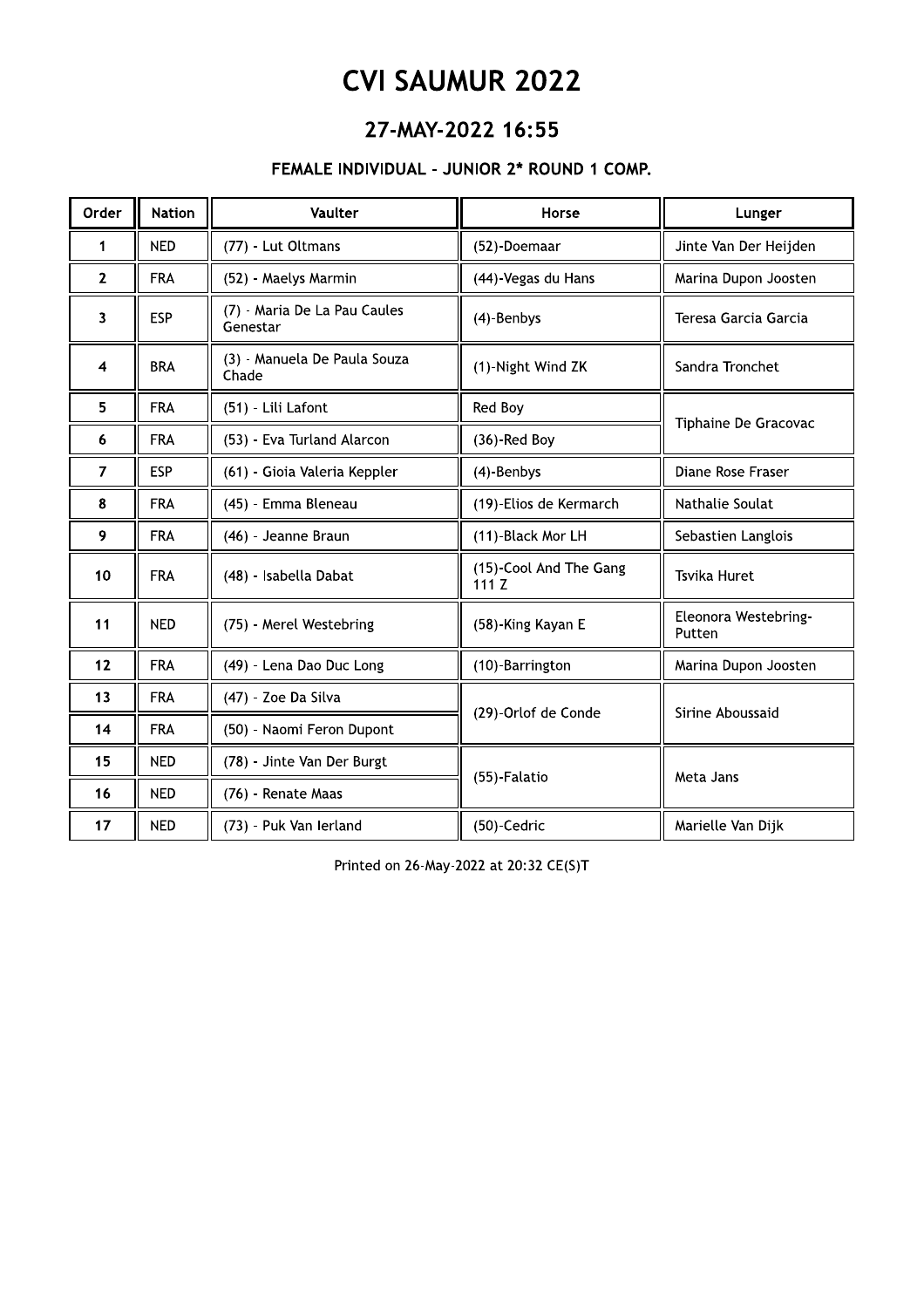## 27-MAY-2022 17:55

### MALE INDIVIDUAL - JUNIO

| <b>CVI SAUMUR 2022</b>                    |               |                         |                        |                       |  |
|-------------------------------------------|---------------|-------------------------|------------------------|-----------------------|--|
| 27-MAY-2022 17:55                         |               |                         |                        |                       |  |
| MALE INDIVIDUAL - JUNIOR 2* ROUND 1 COMP. |               |                         |                        |                       |  |
| Order                                     | <b>Nation</b> | Vaulter                 | Horse                  | Lunger                |  |
|                                           | <b>FRA</b>    | (56) - Baptiste Terrier | (10)-Barrington        | Marina Dupon Joosten  |  |
| $\mathcal{P}$                             | NED.          | (79) - Sam Dos Santos   | (52)-Doemaar           | Jinte Van Der Heijden |  |
|                                           | <b>FRA</b>    | (55) - Alexis Martinet  | (37)-Roulio Nouvolieu  | Maurine Weber         |  |
| 4                                         | <b>FRA</b>    | (54) - Louis Dumont     | (39)-Sushi de la Roque | Maud Bousignac-Dumont |  |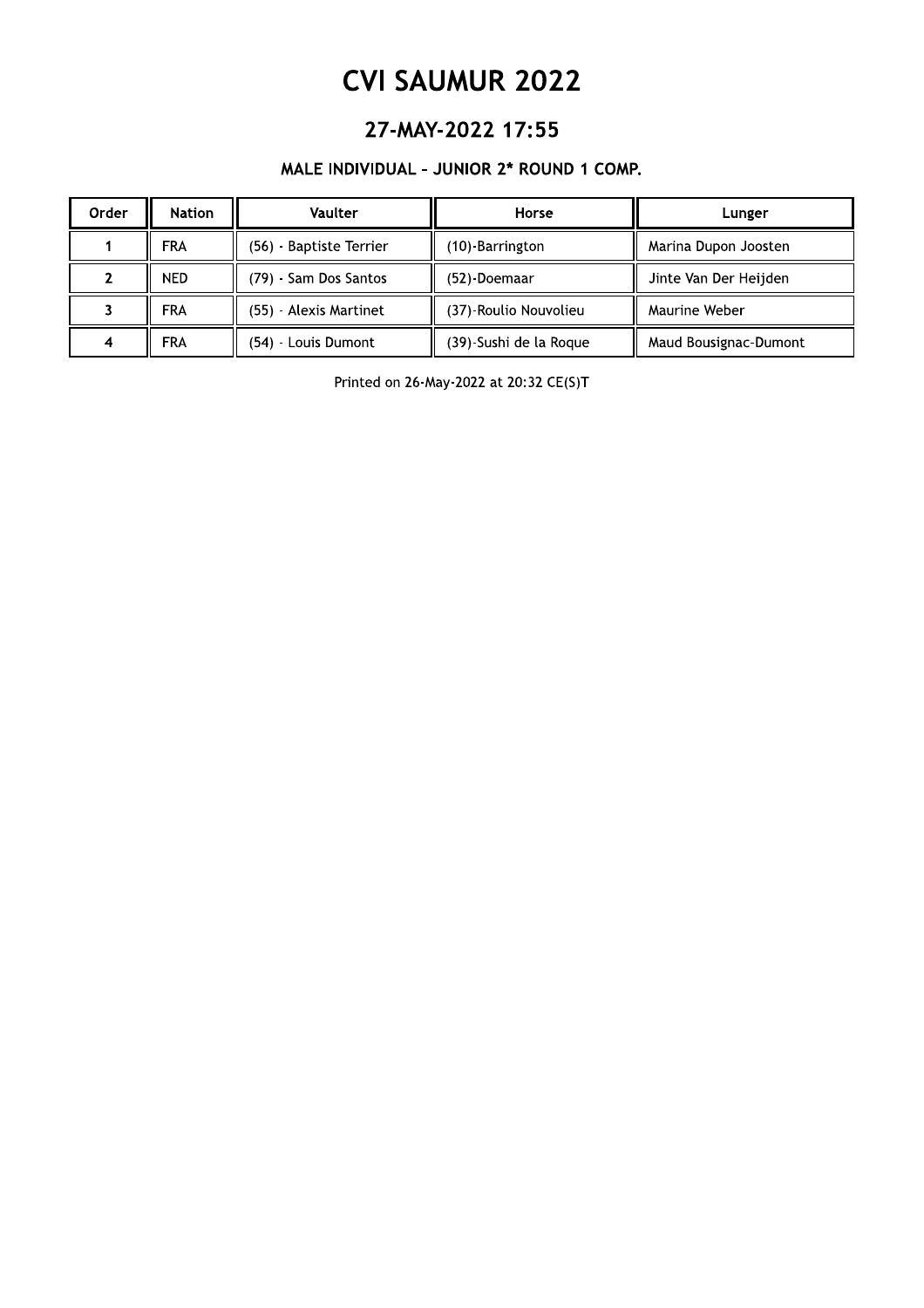## 27-MAY-2022 18:10

### FEMALE INDIVIDUAL - SENIOR 3\* ROUND 1 COMP.

| Order | Nation     | Vaulter                  | Horse                      | Lunger               |
|-------|------------|--------------------------|----------------------------|----------------------|
|       | <b>FRA</b> | (22) - Maia Weibel       | (27)-Lorenzo Du Hans       | Johana Hoerdt        |
|       | <b>ESP</b> | (5) Layla Anne Fraser    | (5)-Royal George Alexander | Diane Rose Fraser    |
|       | <b>NED</b> | (65) - Joske Van Koelen  | (51)-Chameur               | <b>Rian Pierik</b>   |
| 4     | <b>FRA</b> | (21) - Cleone Fritsch    | (28)-Mon Ami               | Charlotte Verdier    |
| 5     | <b>NED</b> | (64) - Annebeth Kubbe    | (56)-Hollywood             | Sophie Van Hooydonck |
| 6     | <b>NED</b> | (66) - Renske Van Schaik | $(48) - C.S.1$             | Sofie Van Der Laan   |